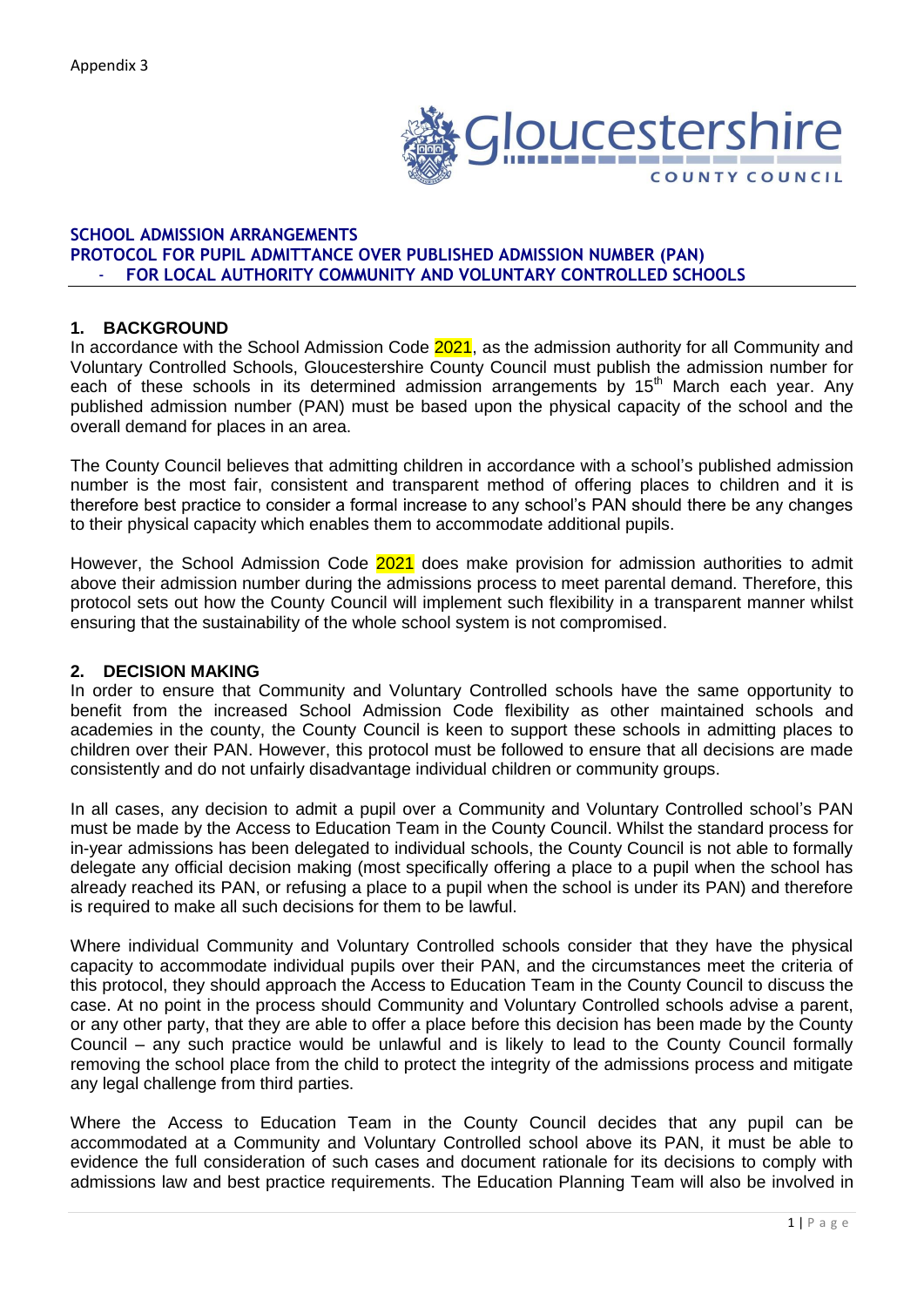### Appendix 3

the consideration process. In any case, where a school is oversubscribed, any pupil considered for placement above a school's PAN must be at the top of the waiting list.

Whilst predominantly associated with in-year admissions, it is anticipated that this protocol will also apply for annual admissions to schools during the normal year of entry, if demand for places exceeds local provision however, such decisions will usually be made to inform the offers made on the national allocation day, or the County Council's subsequent offer date, to ensure that all children are treated fairly and equitably.

## **3. CRITERIA**

In establishing the following criteria, the County Council has regard to its duty to ensure that all pupils in the county have access to education within a reasonable distance from their home whilst supporting parental preference where this is reasonable and practical to achieve.

Section 2.16 of the School Admissions Code 2021 states that 'infant classes (those where the majority of children will reach the age of 5, 6 or 7 during the school year) **must not** contain more than 30 pupils with a single school teacher, as defined in Section 4 of the SSFA 1998. Additional children may be admitted under limited exceptional circumstances. These children will remain an 'excepted pupil' for the time they are in an infant class or until the class numbers fall back to the current infant class size limit. The excepted children are:

- a) Children admitted outside the normal admissions round with statements of special educational needs or an Education, Health and Care Plan specifying a school;
- b) Looked after children and previously looked after children (including those who appear to the admission authority to have been in state care outside of England and ceased to be in state care as a result of being adopted) admitted outside the normal admissions round;
- c) Children admitted, after initial allocation of places, because of a procedural error made by the admission authority or local authority in the original application process;
- d) Children admitted after an independent appeals panel upholds an appeal;
- e) Children who move into the area outside the normal admissions round for whom there is no other available school within reasonable distance;
- f) Children of UK service personnel admitted outside the normal admissions round;
- g) Children whose twin or sibling from a multiple birth is admitted otherwise than as an excepted pupil;
- h) Children with special educational needs or an Education, Health and Care Plan who are normally taught in a special educational needs unit attached to the school, or registered at a special school, who attend some infant classes within the mainstream school

Therefore, the County Council will support Community and Voluntary Controlled schools in admitting children over their PAN where all of the following circumstances apply:

- 1. The admission of the additional pupil/s would not cause the school to breach Infant Class Size Regulations<sup>1</sup> unless the pupil can be considered as an exception as defined in  $2.16$  of the School Admissions Code 2021
- 2. The school has the physical capacity within current class sizes/structure and overall net capacity to accommodate the additional pupil/s<sup>1</sup>;
- 3. The school would not require any additional resources to meet pupil need<sup>1</sup>;
- 4. The admission of the additional pupil/s would not require any specific funding, nor have an adverse financial impact on the school<sup>1</sup>;
- 5. There have been no appeals for the year group in question made for a child in similar circumstances for the academic year in question unless a case is considered by the Access to Education Team of the County Council under fair access arrangements due to the child's vulnerability);
- 6. Any additional pupil/s living within the local area (i.e. within statutory walking distance<sup>2</sup>) of the school and alternative schools in the area are either also unable to accommodate them within their